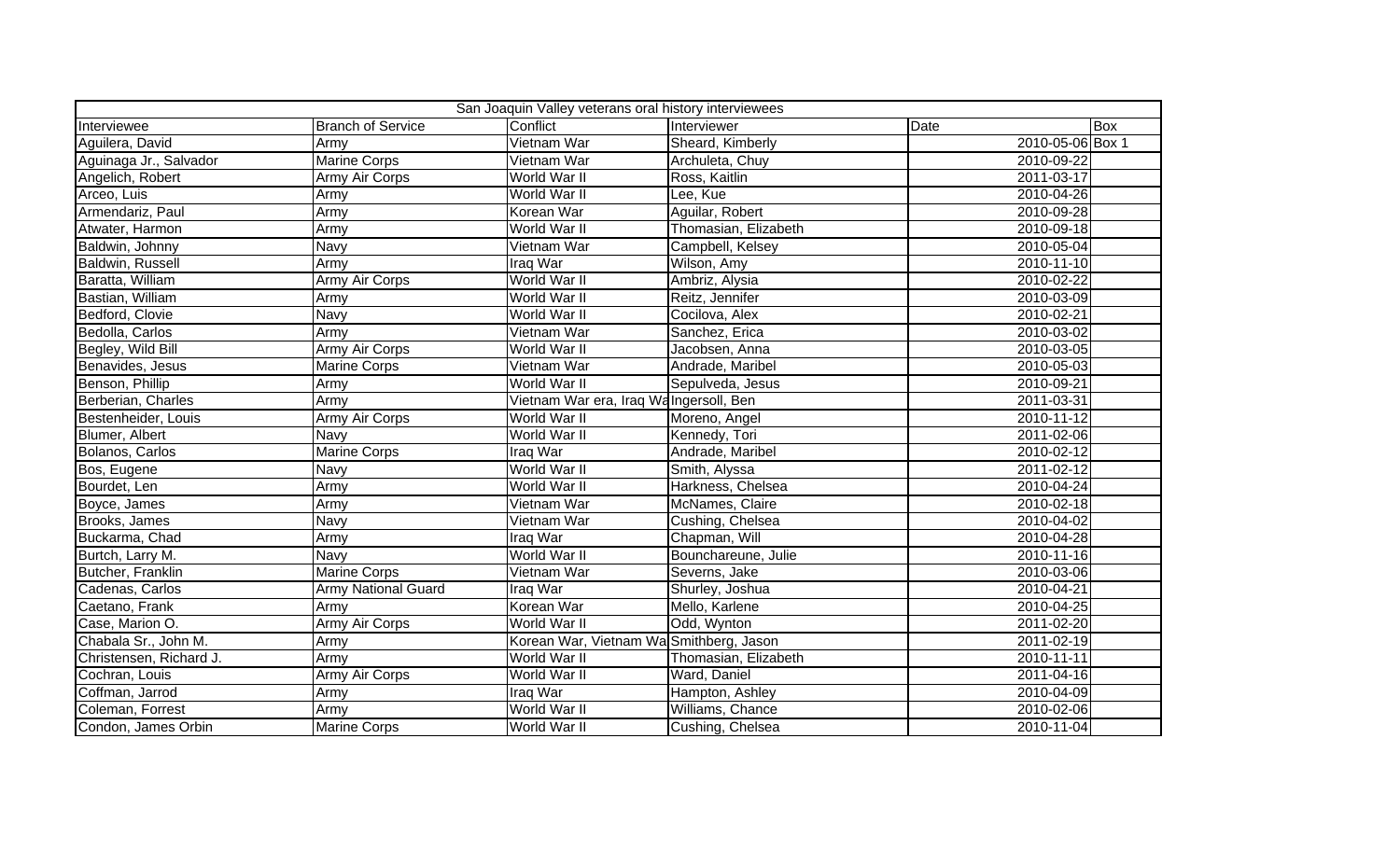| Contreras, Gilbert  | Army                  | Korean War                               | Morana, Eric           | 2010-11-16       |
|---------------------|-----------------------|------------------------------------------|------------------------|------------------|
| Correa, Joe         | <b>Navy</b>           | Vietnam War                              | Moreno, Angel          | 2010-09-27       |
| Costello, John      | Army                  | World War II                             | McCarley, Alyssa       | 2011-02-15       |
| Coughlin, Rick      | <b>Navy</b>           | Vietnam War                              | Perez, Carlos          | 2010-11-09 Box 2 |
| Crumpacker, William | <b>Marine Corps</b>   | World War II                             | Ward, Daniel           | 2010-03-10       |
| Culverwell, George  | Marine Corps          | Korean War                               | Kwon, Eunice           | 2010-05-12       |
| Dake, Dorothy       | Navy                  | World War II                             | Stephens, Danielle     | 2010-04-29       |
| Daniel, Charles T.  | Army                  | World War II                             | Ayala, Katherine       | 2011-04-04       |
| Davis, Ray Earl     | Army                  | World War II                             | Shannon, Maddie        | 2011-02-18       |
| De Los Santos       | <b>Marine Corps</b>   | Vietnam War                              | McNames, Claire        | 2010-05-12       |
| Diaz, Jesse         | Army                  | Vietnam War                              | Vargas, Alisha         | 2010-11-08       |
| Diebert, Mary       | Army                  | Persian Gulf War                         | Patron, Christy        | 2010-05-03       |
| Di Pierri, Dominic  | <b>Marine Corps</b>   | Korean War                               | Esquivel, John         | 2010-04-20       |
| Dix, Charles        | <b>Marine Corps</b>   | Korean War                               | Ruiz, Jennifer         | 2010-04-28       |
| Douhan, Patrick     | Navy                  | World War II                             | Mason, Kelly           | 2010-02-06       |
| Dunbar, Robert      | <b>Army Air Corps</b> | World War II                             | Donat, Heather         | 2011-03-31       |
| Dwiggins, Sheila    | Air Force             | Vietnam War                              | Raymond, Brittney      | 2010-09-18       |
| Emmert, Wallace     | <b>Army Air Corps</b> | World War II                             | Monreal, Kenneth       | 3011-03-26       |
| Espinoza, Silvia    | Navy                  | Iraq War                                 | Quinonez, Mike         | 2010-11-16       |
| Fabela, Jesse R.    | Army                  | Vietnam War                              | Williams, Chance       | 2010-04-27       |
| Fernandez, Ernie    | Army                  | World War II                             | Mendoza, Ana           | 2010-11-05       |
| Ferri, Bruce H.     | Army                  | Persian Gulf War, Bosnia, Vargas, Alisha |                        | 2010-09-22       |
| Flores, David       | Army                  | Vietnam War                              | Sandoval, Jose         | 2010-04-30       |
| Florez, Felix       | <b>Marine Corps</b>   | Vietnam War                              | Mendoza, Ana           | 2010-09-22       |
| Foust, Gary         | Air Force             | Vietnam War                              | Irwin, Jessica         | 2010-02-16 Box 3 |
| Fox, Earl S.        | Army                  | World War II                             | Mullaney, Kellcie      | 2010-09-27       |
| Frame, Leonard      | Army Air Corps        | World War II                             | Jones, Melissa         | 2011-02-19       |
| Fries, Don          | Army                  | World War II                             | Sepulveda, Jesus       | 2010-11-10       |
| Fusinato, David     | <b>Marine Corps</b>   | World War II                             | Stone, Kylie           | 2010-11-16       |
| Gago, John          | Army                  | Vietnam War                              | Mason, Kelly           | 2010-04-16       |
| Garcia, Joe         | <b>Marine Corps</b>   | Vietnam War                              | Severns, Jake          | 2010-04-29       |
| Giannoni, Rudy      | Army Air Corps        | World War II                             | Antonino, Mike         | 2010-02-16       |
| Gilbert, Bill       | Navy                  | World War II                             | Taidi-Laskowski, Beeta | 2010-11-10       |
| Gonzales, Angelo    | Army                  | World War II                             | Flores, Richard        | 2010-02-23       |
| Gonzales, Lloyd     | Army                  | World War II                             | Sanchez, Erica         | 2010-04-09       |
| Gough, James W.     | Air Force             | Korean War                               | Howell, Alaia          | 2011-02-18       |
| Gromez, Mark        | <b>Marine Corps</b>   | Vietnam War                              | Quinonez, Mike         | 2010-09-25       |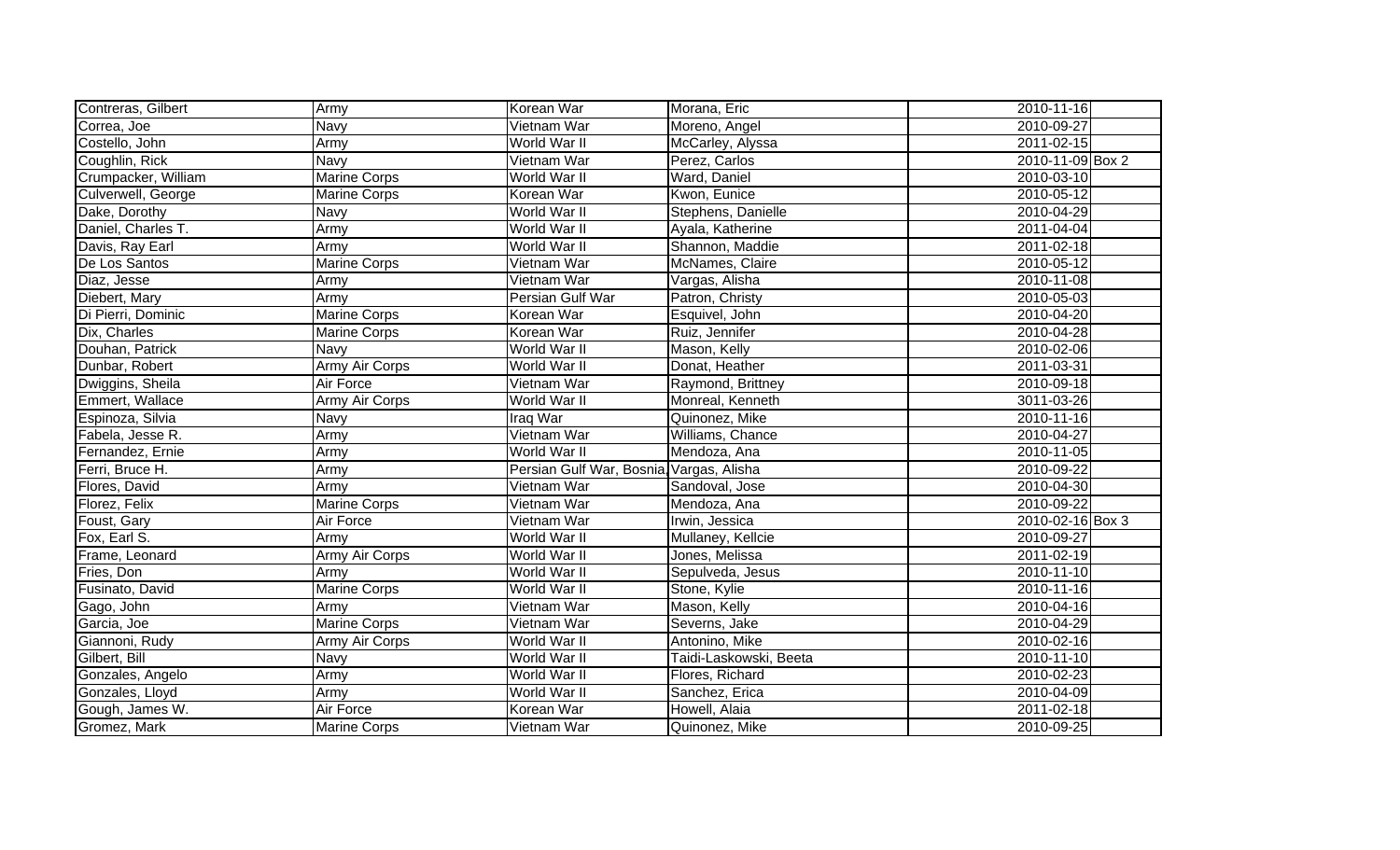| Gutierrez, Ramiro    | <b>Marine Corps</b>     | Korean War                               | Chapman, Kyle       | 2010-03-03                |  |
|----------------------|-------------------------|------------------------------------------|---------------------|---------------------------|--|
| Hagans, Ben          | Army                    | World War II                             | Richardson, Hannah  | 2011-03-14                |  |
| Hager, Bob           | <b>Army</b>             | <b>Cold War</b>                          | Jackson, Kristi     | 2011-02-18                |  |
| Halbardier, Terry    | Navy                    | Cold War                                 | Edwards, Zack       | 2010-11-10                |  |
| Handwerker, Winston  | Army Air Corps          | World War II                             | Kennett, Aly        | 2010-11-05                |  |
| Hardin, Guy          | Navy                    | World War II                             | Campbell, Brianna   | 2010-02-25                |  |
| Haro, Manuel         | Army                    | Cold War                                 | Flores, Brandy      | 2010-03-08                |  |
| Hayes, Robert        | Navy                    | World War II, Korean War Sandoval, Joyia |                     | 2010-04-22                |  |
| Hayes, Tom Jr.       | Navy                    | Vietnam War                              | Cushing, Chelsea    | 2010-02-22 and 2010-03-19 |  |
| Heitkotter, Jim      | Army Air Corps          | World War II                             | Stephens, Danielle  | 2010-02-25                |  |
| Helton, W.C.         | Marine Corps            | Korean War                               | Antonino, Mike      | 2010-04-23                |  |
| Hendrickson, David   | <b>Coast Guard</b>      | World War II                             | Walter, Janeen      | 2010-09-20                |  |
| Hendrickson, David   | <b>Coast Guard</b>      | World War II                             | Rogers, Emily       | 2010-03-18                |  |
| Hicks, Samuel J.     | Air Force, Marine Corps | <b>Cold War</b>                          | Munoz, Mia          | 2010-09-26                |  |
| Hoff, Don            | Navy                    | World War II                             | Nevens, Valerie     | 2010-04-15                |  |
| Hokr, Frank          | <b>Army Air Corps</b>   | World War II                             | Chapman, Kyle       | 2010-04-16                |  |
| Holston, William D.  | Army Air Corps          | World War II                             | Moles, Lauryn       | 2011-03-25                |  |
| Hoover, Charles      | Army                    | Vietnam War                              | Sandoval, Joyia     | 2010-02-24                |  |
| Huerta, Louie        | Army                    | Vietnam War                              | Jacobsen, Anna      | 2010-05-03                |  |
| Huerta, Nick         | Army                    | Iraq War                                 | Walter, Janeen      | 2010-11-15                |  |
| Hurst, Phillip M.    | Army                    | Iraq War era                             | Ross, Kaitlin       | $2011 - 02 - 17$          |  |
| James, Lela Jane     | <b>Coast Guard</b>      | World War II                             | Sanchez, Erica      | 2011-02-11                |  |
| Johns, Herbert       | <b>Marine Corps</b>     | Cold War                                 | Irwin, Jessica      | 2010-04-24                |  |
| Johnson, Hilda       | Army                    | World War II                             | Hampton, Ashley     | 2010-02-20                |  |
| Johnson, Ralph       | Army Air Corps          | World War II                             | Aguilar, Ralph      | 2010-11-11                |  |
| Johnson, Richard V.  | Army                    | World War II                             | Rowell, Temperance  | 2011-02-08                |  |
| Jones, Edward        | <b>Army Air Corps</b>   | World War II                             | Edwards, Zack       | 2010-09-23                |  |
| Jones, Edward        | Army Air Corps          | World War II                             | Valerio, Leonard    | 2010-02-16                |  |
| Kashiki, Yoshio John | Army                    | World War II                             | Kwon, Eunice        | 2010-03-08 Box 4          |  |
| Kelzer, Jerry F.     | Army                    | Vietnam War                              | Odd, Wynton         | 2011-04-04 and 2011-04-23 |  |
| Kidwell, Christyn    | Army                    | Iraq War era                             | Bounchareune, Julie | 2010-09-30                |  |
| Knapp, Russell       | Navy                    | Vietnam War                              | Franz, Karlena      | 2010-09-24                |  |
| Kouklis, Manny       | Air Force               | Korean War                               | Munoz, Mia          | 2010-11-17                |  |
| Krugle, Janet        | Air Force               | Persian Gulf War era                     | McCarley, Alyssa    | 2011-04-03                |  |
| Lamborn, John P.     | Navy                    | World War II                             | Smithberg, Jason    | 2011-03-26                |  |
| Lee, Stanford S.     | Air Force               | Korean War                               | Otanez, Tony        | 2011-03-10                |  |
| Leisle, Robert       | Army                    | World War II                             | Chapman, Will       | 2010-03-12                |  |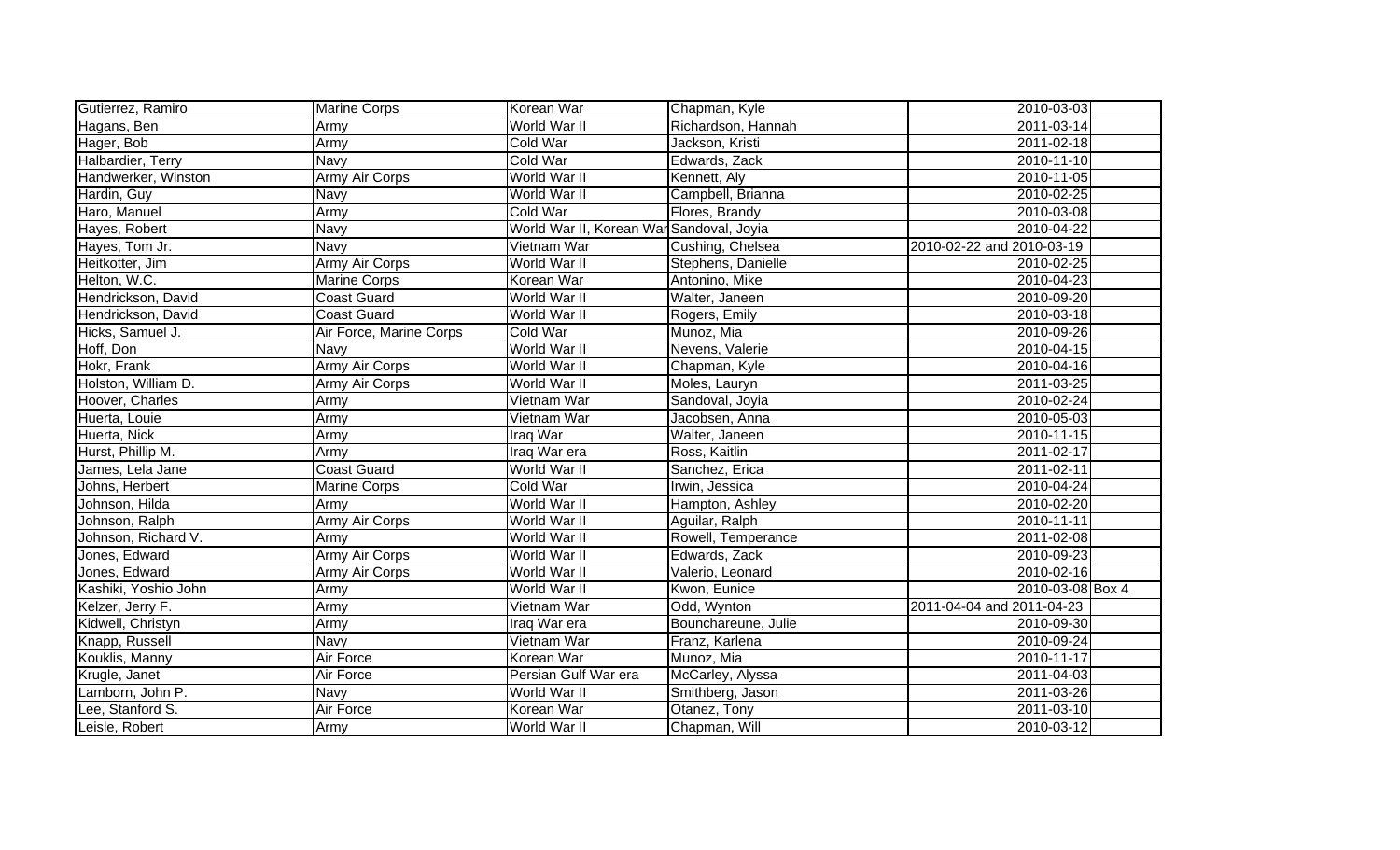| Lim, Jim                     | <b>Marine Corps</b>  | Iraq War                    | Cosby, Samuel          | 2010-09-28       |
|------------------------------|----------------------|-----------------------------|------------------------|------------------|
| Lopez, Eleuterio C.          | <b>Marine Corps</b>  | Korean War                  | Patron, Christy        | 2010-02-22       |
| Luna, Raymond Gerald         | Army                 | Korean War                  | Cortez, Esteban        | 2010-09-20       |
| Macaluso, August             | <b>Army</b>          | World War II                | Archuleta, Chuy        | 2010-11-08       |
| Margulis, Nicole             | <b>Navy</b>          | Iraq War                    | Cortez, Esteban        | 2010-11-02       |
| Mask, William                | <b>Navy</b>          | <b>Pre-Persian Gulf War</b> | Mygind, Michael        | 2010-10-15       |
| McCully, Clyde               | <b>Coast Guard</b>   | World War II                | Harkness, Chelsea      | 2010-02-15       |
| McMullen, Charles            | Army                 | World War II                | Donat, Heather         | 2011-02-12       |
| McNutt, Robert               | Navy                 | World War II                | Samora, Rene           | 2010-11-07       |
| Medellin, Martin             | Army                 | World War II                | Hagen, Matthew         | 2010-02-27       |
| Miles, Earl Eugene           | Army, Army Air Corps | World War II                | Ayala, Katherine       | 2011-02-19 Box 5 |
| Mirigian, Penny              | Navy                 | World War II                | Morales, Megan         | 2010-02-23       |
| Missakian, Jake              | Army                 | World War II                | Stone, Kylie           | 2010-09-21       |
| Montes, Fred                 | <b>Marine Corps</b>  | Vietnam War                 | Norton, Ciara          | 2011-02-16       |
| Moore, Bill                  | Navy                 | World War II                | Eiman, Mike            | 2010-04-23       |
| Moore, Dr. Ronald D.         | <b>Marine Corps</b>  | Vietnam War                 | Campbell, Kelsey       | 2010-02-27       |
| Morales, Felix               | Army                 | Vietnam War                 | Norton, Ciara          | 2011-04-08       |
| Morales, Jose                | <b>Marine Corps</b>  | Vietnam War                 | Morales, Megan         | 2010-04-16       |
| Morrison, Richard            | Navy                 | Vietnam War                 | Mello, Karlene         | 2010-02-17       |
| Munoz, Elias                 | Army                 | Vietnam War                 | Howell, Alaia          | 2011-04-05       |
| Munschy, Lou                 | <b>Navy</b>          | World War II                | Campbell, Brianna      | 2010-04-29       |
| Neuman, Dick                 | Army                 | World War II                | Rogers, Casey          | 2010-03-02       |
| Newland, Donald R.           | Army                 | Vietnam War                 | Otanez, Tony           | 2011-02-23       |
| Nicholson, Chester Edward    | Navy                 | World War II                | Caskey, Matt           | 2010-03-12       |
| Nola, Jamie                  | Navy                 | Iraq War                    | Franz, Karlena         | 2011-01-08       |
| Noll, Charles F.             | Navy                 | World War II                | Ward, Daniel           | 2011-02-19       |
| Pacini, Carl                 | Army                 | Vietnam War                 | Mygind, Michael        | 2010-10-16       |
| Petrosian, Martin            | <b>Marine Corps</b>  | Vietnam War                 | Smith, Alyssa          | 2011-03-26       |
| Pickford-Patty, Dolores Mary | <b>Navy</b>          | Vietnam War                 | Macksoud, Amanda       | 2010-03-06       |
| Pittman, Henry               | <b>Navy</b>          | Vietnam War                 | Atilano, April         | 2010-03-05       |
| Porras, Robert               | Army                 | World War II                | Wilson, Amy            | 2010-09-27       |
| Potts, Donald                | <b>Navy</b>          | World War II                | Eiman, Mike            | 2010-03-20       |
| Quercia, Joe                 | Navy                 | World War II                | Taidi-Laskowski, Beeta | 2010-09-17       |
| Ramirez, Ruben               | Army                 | World War II                | Hagen, Matthew         | 2010-04-10       |
| Ramos, Ray                   | Army                 | Vietnam War                 | Kincheloe, Michael     | 2010-09-15       |
| Rana, Maurice                | <b>Marine Corps</b>  | World War II                | Cosby, Samuel          | 2010-11-17       |
| Renfro, Lloyd                | Army                 | World War II                | Solich, Danielle       | 2011-03-13       |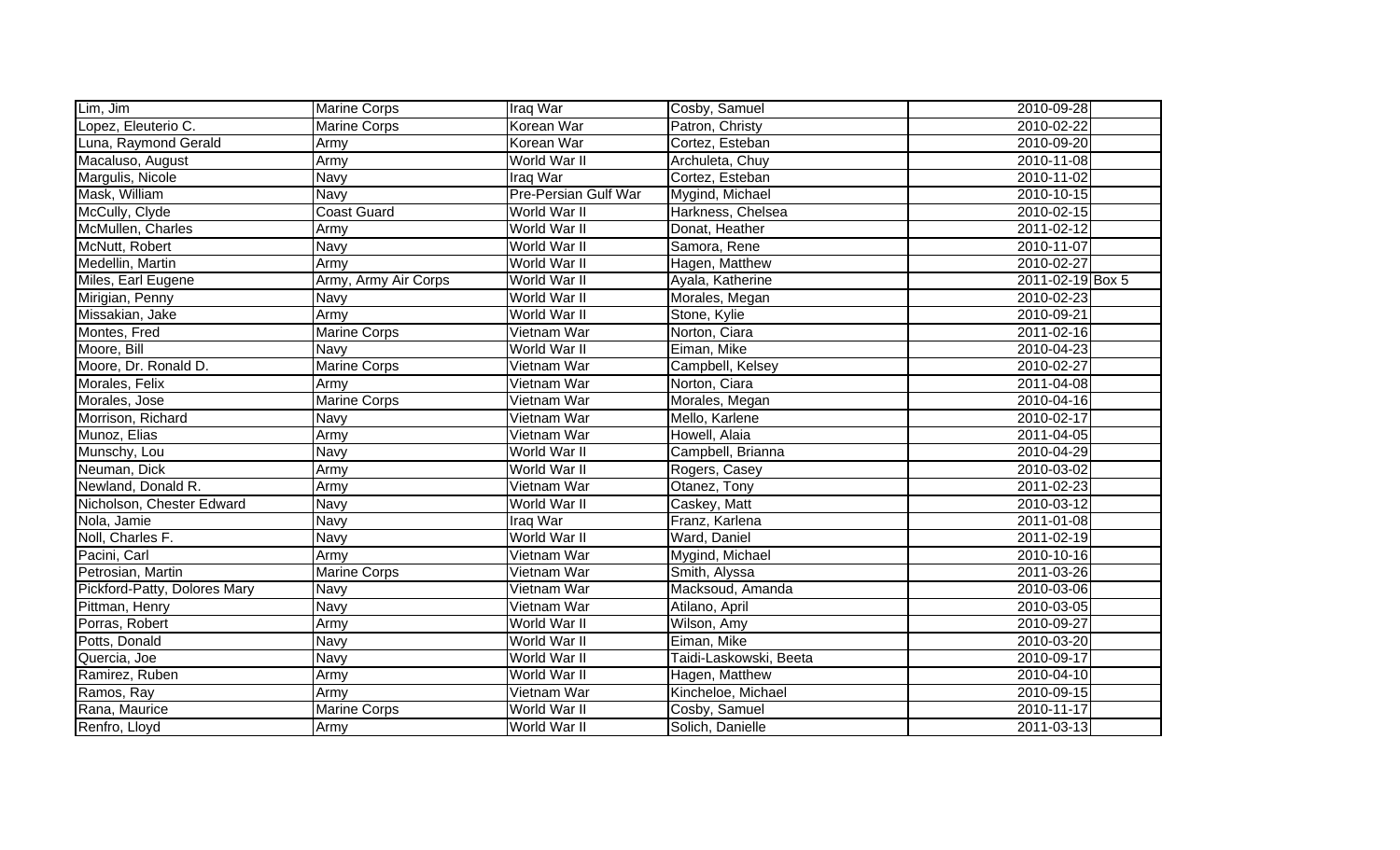| Rey, Richard         | Army                | Vietnam War                             | Sanchez, Erica      | 2011-03-25                |  |
|----------------------|---------------------|-----------------------------------------|---------------------|---------------------------|--|
| Richards, Johnnie    | <b>Navy</b>         | Vietnam War                             | Obershulte, Lailand | 2010-03-03                |  |
| Rodriguez, Luis      | <b>Army</b>         | World War II                            | Flores, Richard     | 2010-04-26                |  |
| Rolen, Lonnie        | Army                | World War II                            | Perez, Carlos       | 2010-09-20 Box 6          |  |
| Rondero, Peter       | <b>Marine Corps</b> | World War II                            | Cocilova, Alex      | 2010-04-26                |  |
| Rudolph, Keith       | Army                | Vietnam War                             | Moles, Lauryn       | 2011-02-18                |  |
| Ruiz, George         | <b>Marine Corps</b> | Vietnam War                             | Ambriz, Alysia      | 2010-04-23                |  |
| Sa, Albert           | Army                | Korean War                              | Cushing, Chelsea    | 2010-09-25 and 2010-10-03 |  |
| Salazar, Pedro       | <b>Marine Corps</b> | Vietnam War                             | Flores, Brandy      | 2010-09-16                |  |
| Schearer, John       | Army Air Corps      | World War II                            | Shannon, Maddie     | 2011-03-26                |  |
| Schmidt, Vern        | Army                | World War II                            | Sheard, Kimberly    | 2010-02-24                |  |
| Scott, Homer         | Navy                | World War II                            | Rolfs, Brooke       | 2010-05-12                |  |
| Serrato, Joseph      | Army                | Cold War                                | Sandoval, Jose      | 2010-03-06                |  |
| Setencich, Eli       | Army Air Corps      | World War II                            | Kincheloe, Michael  | 2010-11-04                |  |
| Smith, Earl Clyde    | Army                | World War II                            | Cashey, Matt        | 2010-04-08                |  |
| Smith III, Victor R. | Navy                | World War II                            | Rogers, Emily       | 2010-04-04                |  |
| Steffensen, Art      | Army                | World War II                            | Rolfs, Brooke       | 2010-02-09                |  |
| Stewart, Nicola      | Navy                | Vietnam War                             | Jackson, Victoria   | 2010-02-17                |  |
| Summers, Dorothy     | <b>Marine Corps</b> | World War II                            | Morgan, Kaitlin     | 2011-03-22                |  |
| Summers, Jonathon    | <b>Marine Corps</b> | World War II                            | Morgan, Kaitlin     | 2011-02-15                |  |
| Tanaka, Carolyn H.   | Army                | Vietnam War                             | Smeltzer, Nicole    | 2011-03-12                |  |
| Taylor, John         | Army                | World War II                            | Miller, Denora      | 2011-03-25                |  |
| Thomas, Robert S.    | Army                | Vietnam War                             | Jones, Melissa      | 2011-03-26                |  |
| Thompson, Wayne      | Army Air Corps      | World War II                            | Rogers, Casey       | 2010-04-30                |  |
| Thornhill, Reginald  | Army                | Korean War, Vietnam Wa Solich, Danielle |                     | 2011-02-13                |  |
| Toews, Darryl        | Navy                | Vietnam War                             | Atilano, April      | 2010-04-28                |  |
| Torosian, Vartan     | Army                | World War II                            | Raymond, Brittney   | 2010-11-17                |  |
| Turk, Duane          | Navy                | World War II                            | Ingersoll, Ben      | 2011-02-19                |  |
| Turner, Kyle         | Army                | Iraq War                                | Obershulte, Lailand | 2010-04-06                |  |
| Uyesaka, Robert R.   | Army                | World War II                            | Miller, Denora      | 2011-02-16 Box 7          |  |
| Valdivia, David E.   | Navy                | Korean War                              | Chute, Linda        | 2010-03-05                |  |
| Villecana, Hector    | Army                | Vietnam War                             | Samora, Rene        | 2010-09-27                |  |
| Watson, Earl         | Army                | World War II                            | Esquivel, John      | 2010-02-14                |  |
| Williams, Stanley E. | Army                | Vietnam War                             | Kennett, Aly        | 2010-09-17                |  |
| Wolfshorndl          | Army Air Corps      | World War II                            | Lee, Kue            | 2010-02-12                |  |
| Worona, John         | Navy                | World War II                            | Morana, Eric        | 2010-09-25                |  |
| Worthington, Mike    | Navy                | Vietnam War                             | Macksoud, Amanda    | 2010-03-26                |  |